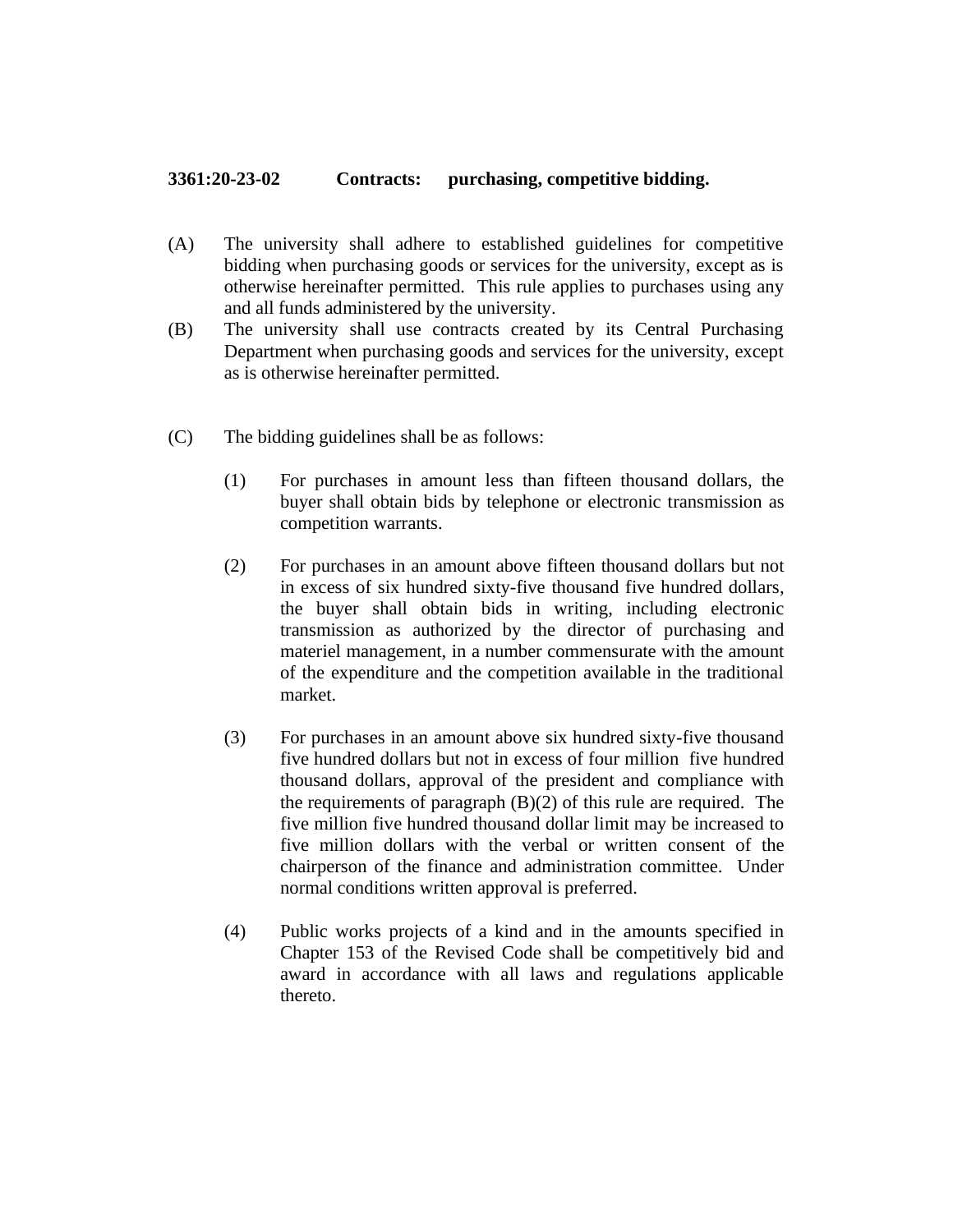- (D) Provided the bidding guidelines described in paragraph (C) of this rule are complied with, the director of purchasing and materiel management may:
	- (1) Exercise the president's entire approval and signature authority for purchase orders in amounts that do not exceed one million three hundred thirty-one thousand dollars when such purchase orders are made on standard forms that have been previously approved by the office of general counsel (OGC) and bear no attachments that could vary the terms of the purchase order; and
	- (2) Competitively bid, approve and execute purchase orders and term contracts for annual supplies and services in any amount during the interval between the June and September meetings of the board when such purchase orders and term contracts are made on standard forms that have been previously approved by the office of general counsel (OGC) and bear no attachments that could vary the terms of the order. A summary report of all purchase orders and term contracts executed with this authority shall be provided to the board for its fall meeting.
	- (3) Competitively bid, approve and execute purchase orders and term contracts for purchases in amounts above five million dollars, with the approval of the board of trustees and compliance with the requirements of paragraph (B)(2) of this rule unless the board of trustees specifically waves compliance.
- (E) The authority granted and delegated to the director of purchasing and materiel management by this rule may not be further granted, delegated or assigned, either in whole or in part, to any other person.
- (F) For the purchase of printed materiel, the requirements of section 3345.10 of the Revised Code shall be adhered to in addition to the requirements set forth above.
- (G) Those bids to be advertised and the details of the bidding process shall be determined by policies established by the department of purchasing and materiel management.
- (H) Contracts shall be awarded to the lowest and best bidder, except that the university reserves the right to accept or reject any or all bids or proposals in whole or in part.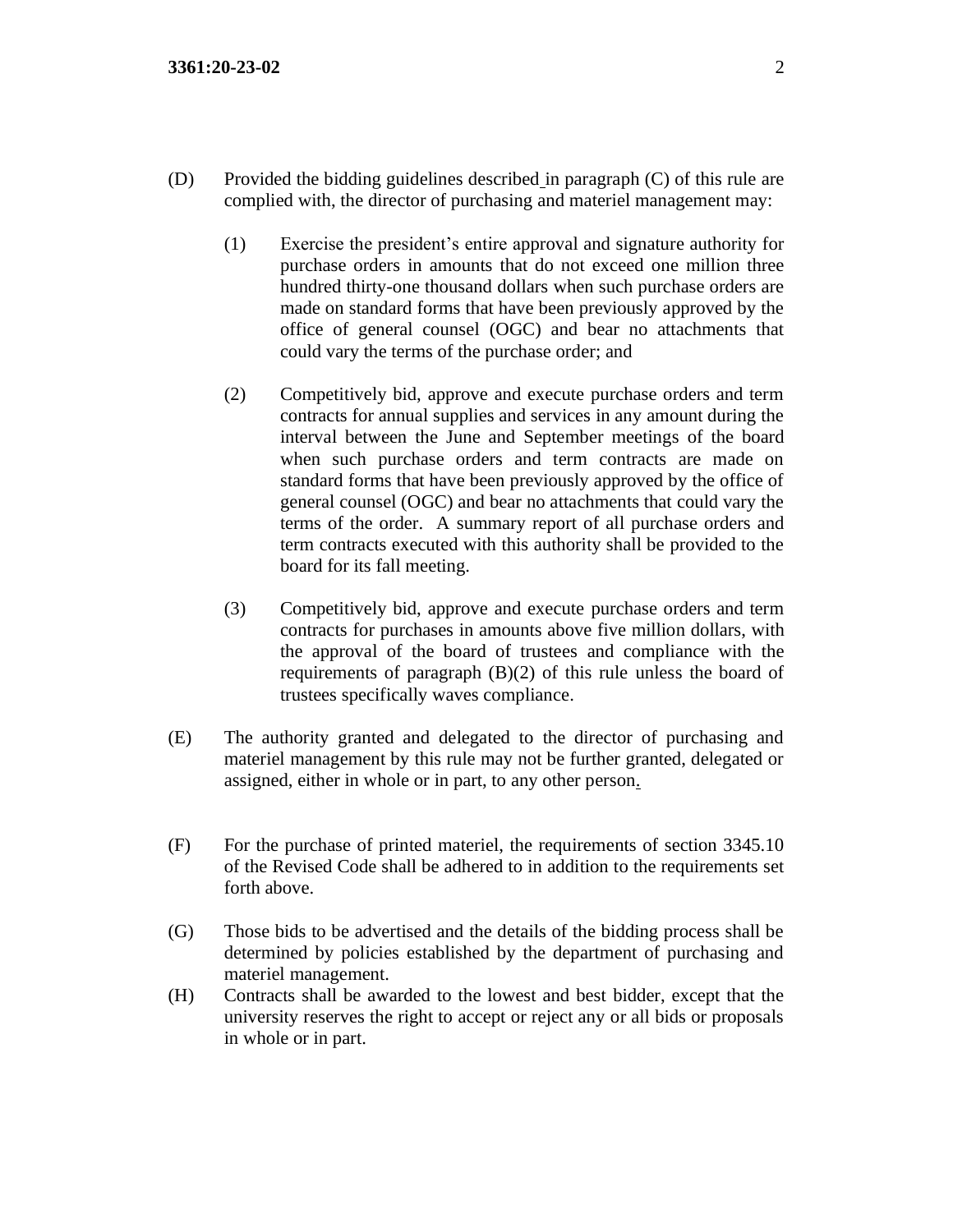- (I) The director of purchasing and materiel management shall have authority, within the purchase dollar threshold authority of that office, to create and maintain a list of products determined to be non-competitive. These products may be purchased without competitive bidding or letters requesting a waiver from the competitive bidding policy.
- (J) Other waiver or modification of the bidding guidelines may be sought because of timing or unique product requirements, or where sufficient economic reasons exist. A written request for a waiver containing an explanation of the reasons for the request must be forwarded to the director of purchasing and materiel management with the requisition. Such waiver shall be effective on approval of the director of purchasing and materiel management for purchases within the dollar authority of that office, by the president for purchases within the purchase authority of that office and by the board of trustees thereafter.
- (K) The director of purchasing and materiel management shall have authority to create and maintain a list of price agreements entered into by educational associations, state agencies and consortia through which goods and services may be procured without competitive bidding.
- (L) Purchases made pursuant to sections 4115.31 to 4115.35 and 5147.07 of the Revised Code are exempt from these guidelines.
- (M) Purchases of professional, non-competitive services for thirty thousand dollars or less as provided for in paragraph  $(M)(1)$  of this rule, and purchases of legal services from special counsel appointed by the Ohio Attorney General in any amount, are exempt from these guidelines established in paragraph (B) of this rule.
- (N) For the purchase of services which are professional and non-competitive in nature, the following shall apply:
	- (1) When the aggregate amount to be paid for such services will not exceed thirty thousand dollars in any calendar year, no bidding or express waiver thereof is required. An appropriate personal services contract purchase order or other form of agreement will be required under the applicable university contract policies and procedures.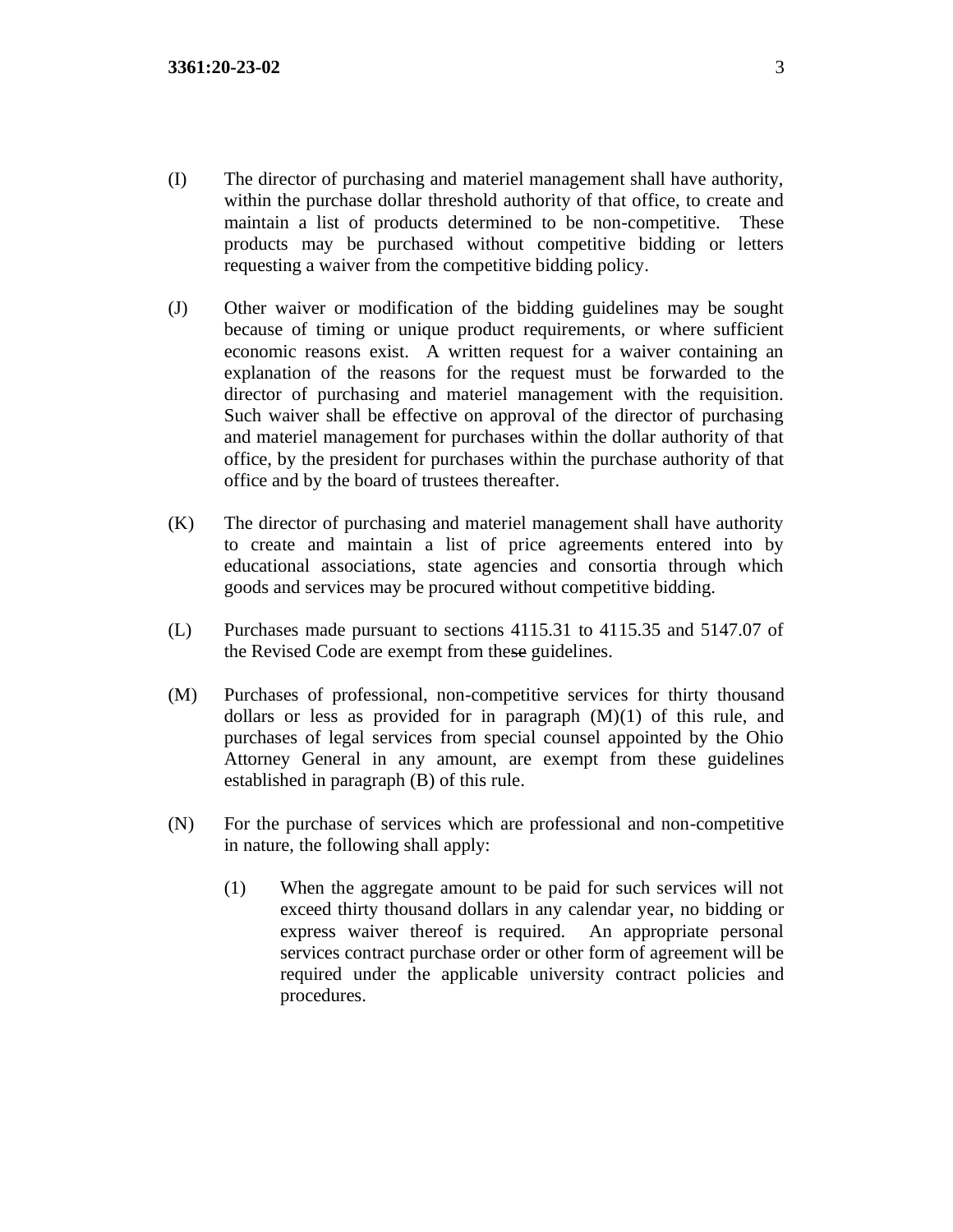- (2) When the aggregate amount to be paid for such services will exceed thirty thousand dollars in any calendar year, bidding is required unless expressly waived by the contracting officer or director of purchasing and materiel management. A written request for such waiver containing an explanation of the reasons for the request must be forwarded to the contracting officer when the services are proposed to be provided by an individual sole proprietor or by the director of purchasing and materiel management when the services are proposed to be provided by a corporation, partnership or other business entity or organization prior to processing an appropriate university personal services contract purchase order or other form of agreement under the applicable university contract policies and procedures.
- (O) Even where the competitive bidding guidelines may be waived or do not apply, compliance with such guidelines is encouraged.
- (P) In compliance with section 125.081 of the Revised Code, the university shall set aside a number of purchases each year for bidding by certified minority businesses only. The bidding procedures for such contracts shall be the same as for all other contracts except that:
	- (1) Only minority business enterprises certified by the state of Ohio equal employment opportunity coordinator shall be qualified to submit bids, and
	- (2) The cost of products and services may not exceed the estimated market price by more than approximately ten per cent.
	- (3) If bids are rejected because of this cost consideration, the purchase shall be awarded in accordance with standard bidding procedures.
- (Q) This rule shall not apply to the employment or reemployment by the university of regular teaching or administrative personnel.
- (R) The university will adhere to all other applicable laws and regulations with respect to purchasing and competitive bidding.
- (S) This rule shall be amended every three years to increase signing authority pursuant to rule 3361:10-1-06 of the Administrative Code.